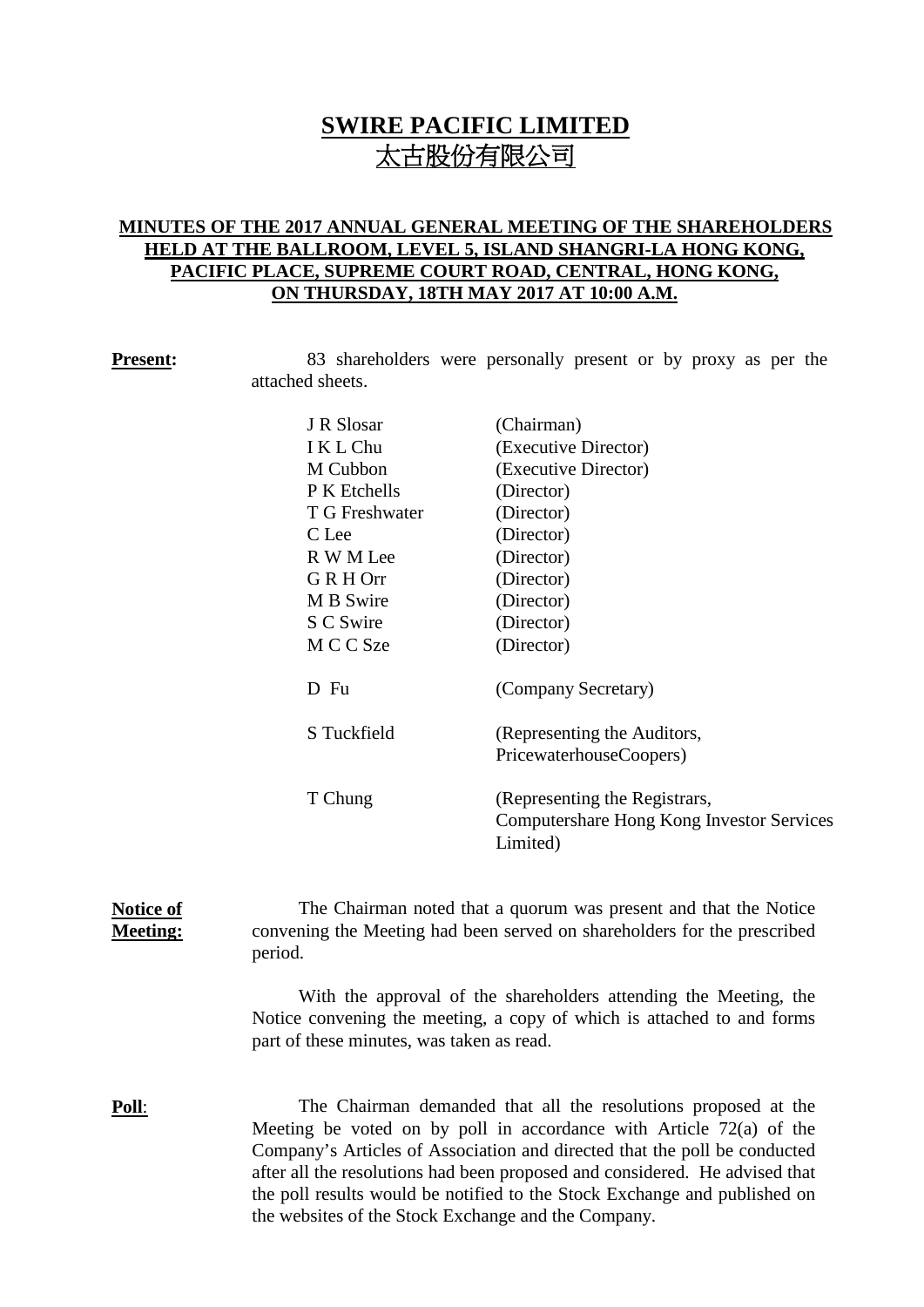S Tuckfield, representing the Auditors, PricewaterhouseCoopers summarised the Independent Auditor's Report contained in the 2016 annual report.

**Report of Directors and Audited Consolidated Financial Statements:**

**Auditors' Report**:

> The Chairman noted that the Report of the Directors and the audited consolidated financial statements for the year ended 31st December 2016, together with the Notice of Meeting containing the detailed resolutions to be considered at the Meeting, had been in the hands of the shareholders for the statutory period of time.

> In response to questions from shareholders in relation to the Company's share price performance, the performance of hotels in the Property Division, fuel hedging losses in the Aviation Division, losses in the Marine Services Division and directors' remuneration, the Chairman advised that, with reference to the Company's annual report for the year ended 31st December 2016, (i) whilst share prices were determined by the market, management was working to improve the business performance of the Company; (ii) gross profit from hotels declined in 2016 partly due to preopening costs at EAST, Miami which opened in June 2016 and the full potential of the Group's hotel portfolio had not yet been realised while construction of the two hotels in the HKRI Taikoo Hui development in Shanghai was being completed in phases in 2017; (iii) after recording significant fuel hedging losses in 2015 and 2016, fuel hedging losses in the Aviation Division were expected to reduce in 2017 and 2018 following expiry of the relevant contracts; (iv) while low oil prices and a reduction in exploration and production spending by oil majors continued to have a material adverse effect on the offshore exploration market in 2016 and the oversupply of offshore support vessels had resulted in reduced charter hire and utilisation rates, the Marine Services Division was reducing its operating costs by cutting costs and the disposal and stacking of vessels; and (v) the executive directors' remuneration was determined independently by the remuneration committee in accordance with the requirements under the Listing Rules, the particulars of which were set out in the corporate governance report and the consolidated financial statements.

There were no further questions raised. The Chairman proceeded to the business of the meeting.

**Election of Directors:**

The Chairman advised that I K L Chu, M Cubbon, T G Freshwater and C Lee retired in accordance with Article 93 and, being eligible, offered themselves for re-election. M C C Sze also retired at the conclusion of this Annual General Meeting but did not offer himself for re-election.

The Chairman proposed THAT:

Resolution 1 (a)

"I K L Chu be re-elected as a Director."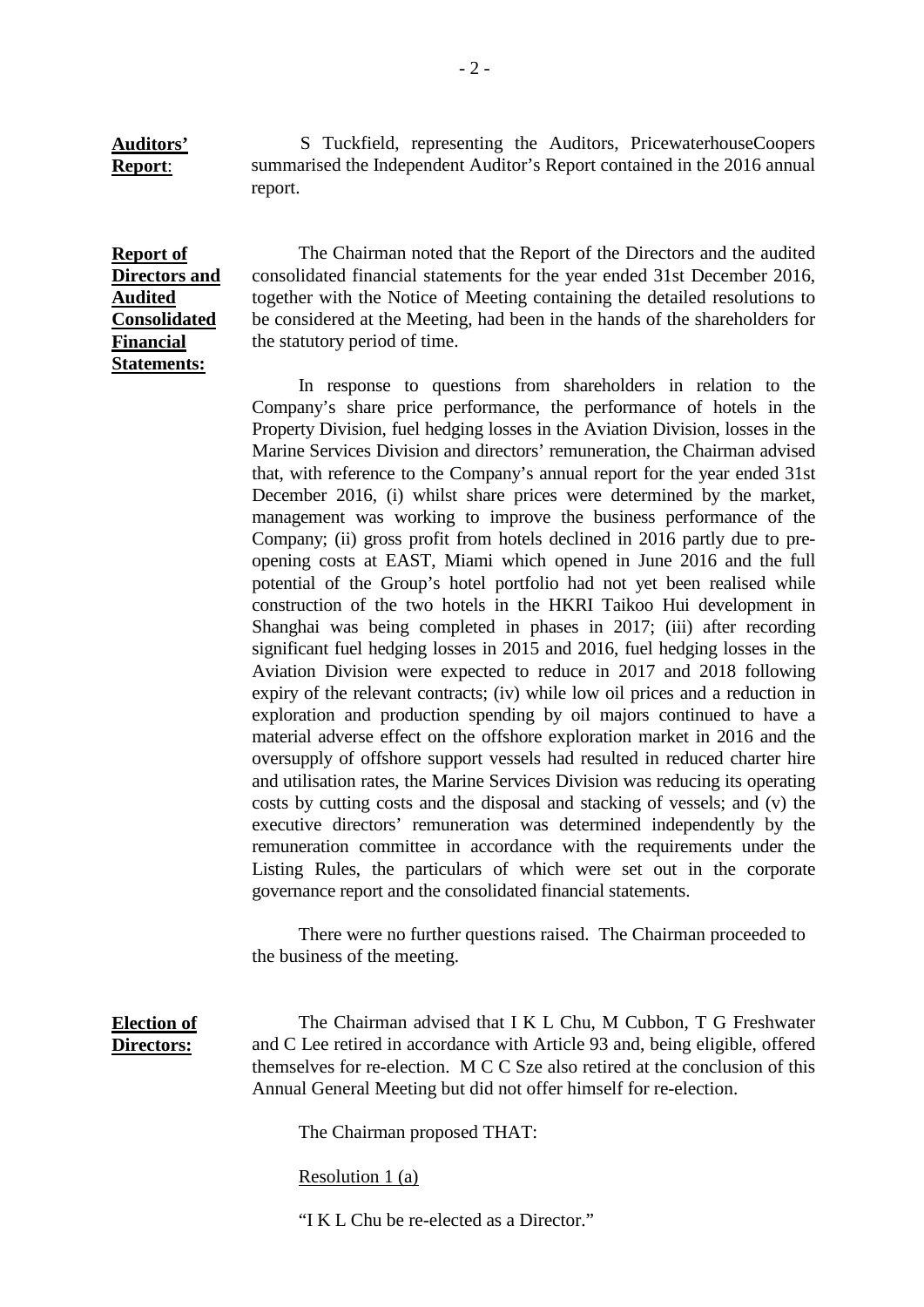This resolution was voted on by poll after all the resolutions had been proposed and considered, with the following result:

For: 2,933,061,040 votes (96.2233%) Against: 115,121,415 votes (3.7767%)

As more than 50% of the votes were cast in favour of this resolution, the resolution was carried.

The Chairman proposed THAT:

Resolution 1 (b)

"M Cubbon be re-elected as a Director."

This resolution was voted on by poll after all the resolutions had been proposed and considered, with the following result:

| For:     | 2,937,427,638 votes (96.4102%) |  |
|----------|--------------------------------|--|
| Against: | 109,372,514 votes (3.5898%)    |  |

As more than 50% of the votes were cast in favour of this resolution, the resolution was carried.

The Chairman proposed THAT:

Resolution 1 (c)

"T G Freshwater be re-elected as a Director."

This resolution was voted on by poll after all the resolutions had been proposed and considered, with the following result:

For: 3,045,476,635 votes (99.4581%) Against: 16,594,661 votes (0.5419%)

As more than 50% of the votes were cast in favour of this resolution, the resolution was carried.

The Chairman proposed THAT:

Resolution 1 (d)

"C Lee be re-elected as a Director."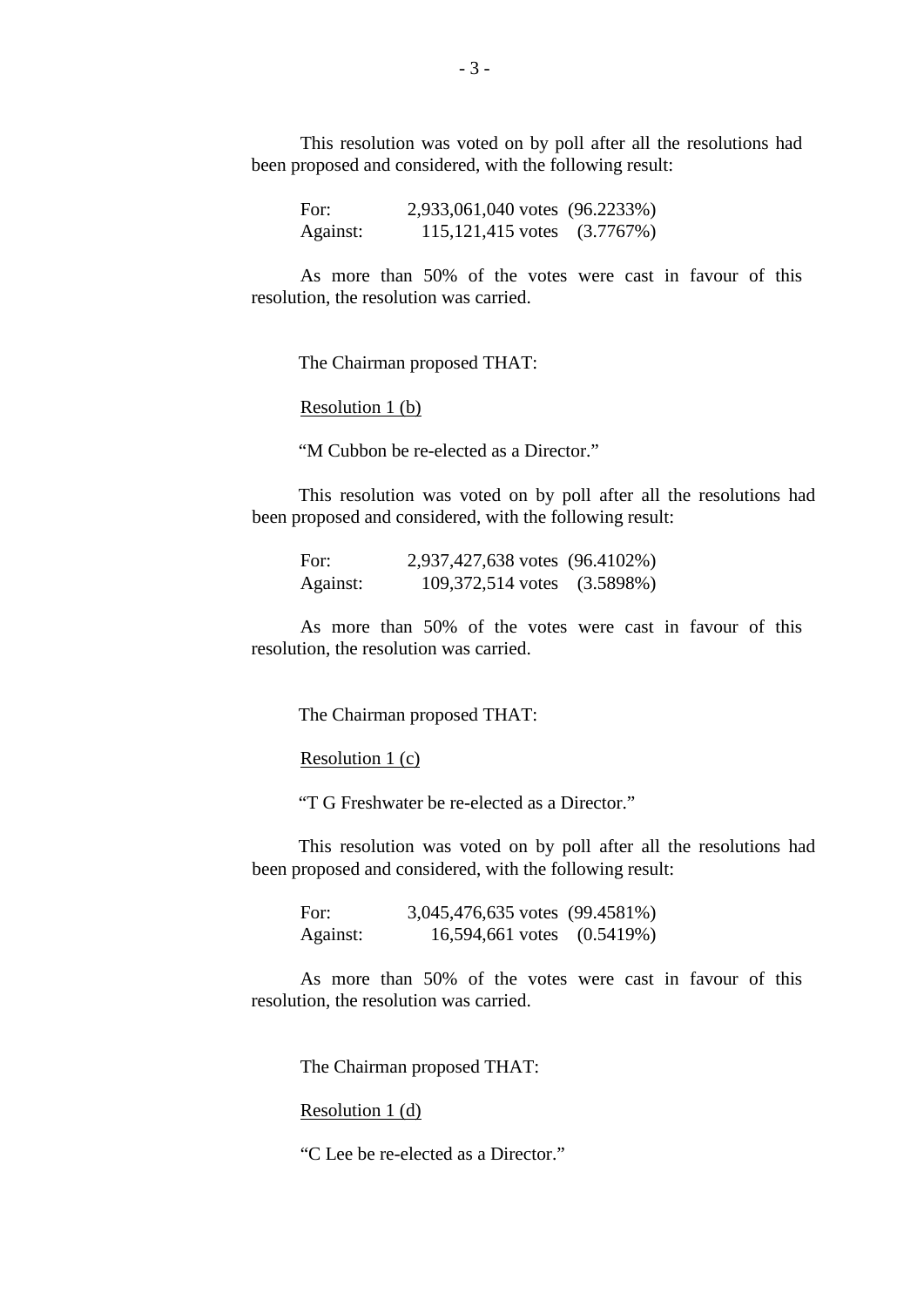This resolution was voted on by poll after all the resolutions had been proposed and considered, with the following result:

For: 3,044,915,080 votes (99.4397%) Against: 17,156,216 votes (0.5603%)

As more than 50% of the votes were cast in favour of this resolution, the resolution was carried.

P K Etchells who had been appointed as a Director under Article 91 since the last Annual General Meeting also retired and offered himself for election.

The Chairman proposed THAT:

Resolution 1 (e)

"P K Etchells be elected as a Director."

This resolution was voted on by poll after all the resolutions had been proposed and considered, with the following result:

For: 3,059,304,514 votes (99.9096%) Against: 2,766,782 votes (0.0904%)

As more than 50% of the votes were cast in favour of this resolution, the resolution was carried.

The Chairman advised that the consolidated financial statements had been audited by PricewaterhouseCoopers who retired and, being eligible, offered themselves for re-appointment.

**and Remuneration of Auditors**:

**Appointment** 

**Re-**

He proposed THAT:

### Resolution 2

"PricewaterhouseCoopers be re-appointed Auditors to hold office until the conclusion of the next Annual General Meeting and that the Directors be authorised to fix their remuneration."

This resolution was voted on by poll after all the resolutions had been proposed and considered, with the following result:

For: 3,052,318,427 votes (99.6782%) Against: 9,854,869 votes (0.3218%)

As more than 50% of the votes were cast in favour of this resolution, the resolution was carried.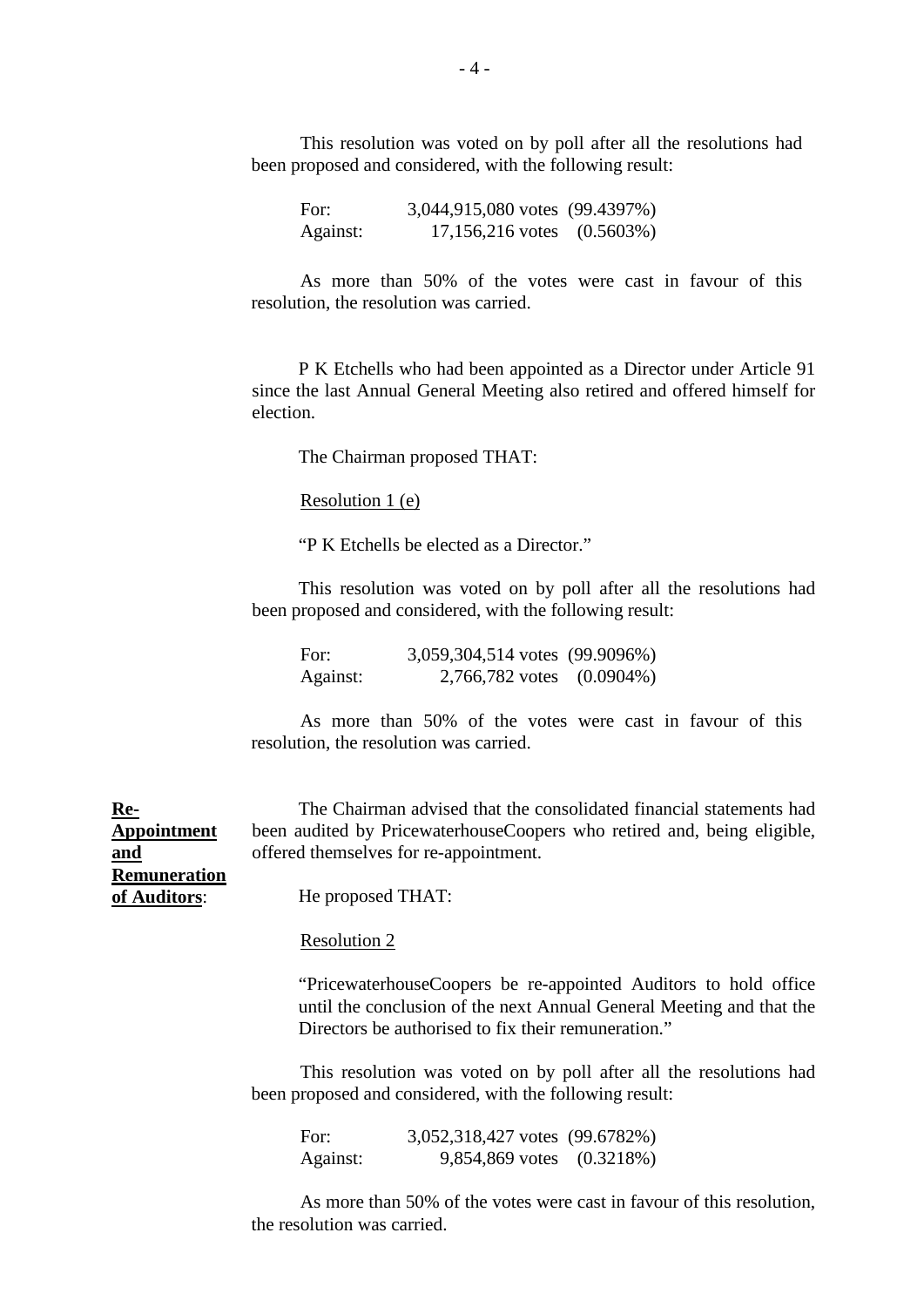**Share Buyback Mandate:** The Chairman said that the next item was special business to consider and, if thought fit, to pass an ordinary resolution granting a general mandate to the Directors to buy back up to 10 per cent of any class of the Company's shares in issue on the Stock Exchange. The explanatory statement required by the Listing Rules to be sent to shareholders in this connection was set out in the Appendix to his letter to shareholders dated 11th April 2017.

> He advised that since the last Annual General Meeting the Company had bought back 1,270,000 'B' shares, representing 0.0424% of the 'B' shares in issue at the time of the last Annual General Meeting, and had bought back no 'A' shares. After subtracting the shares bought back, which included 1,270,000 'B' shares pending settlement and delivery for cancellation, the numbers of shares in issue would be 905,206,000 'A' shares and 2,993,950,000 'B' shares. He further advised that the Directors would consider the buy-back of shares if they felt it to be in the interest of the Company.

The Chairman proposed the following ordinary resolution:

Resolution 3

THAT

- "(a) Subject to paragraph (b), the exercise by the Directors during the Relevant Period of all the powers of the Company to make on-market share buy-backs (within the meaning of the Code on Share Buy-backs) be approved;
- (b) the aggregate number of shares of any class which may be bought back pursuant to the approval in paragraph (a) above shall not exceed 10 per cent of the number of shares of that class in issue at the date of passing this Resolution; and
- (c) for the purpose of this Resolution:

"Relevant Period" means the period from the passing of this Resolution until the earliest of:

- (i) the conclusion of the next annual general meeting of the Company;
- (ii) the expiration of the period within which the next annual general meeting of the Company is required by law to be held; and
- (iii) the revocation or variation of the authority given under this Resolution by ordinary resolution of the shareholders in general meeting; and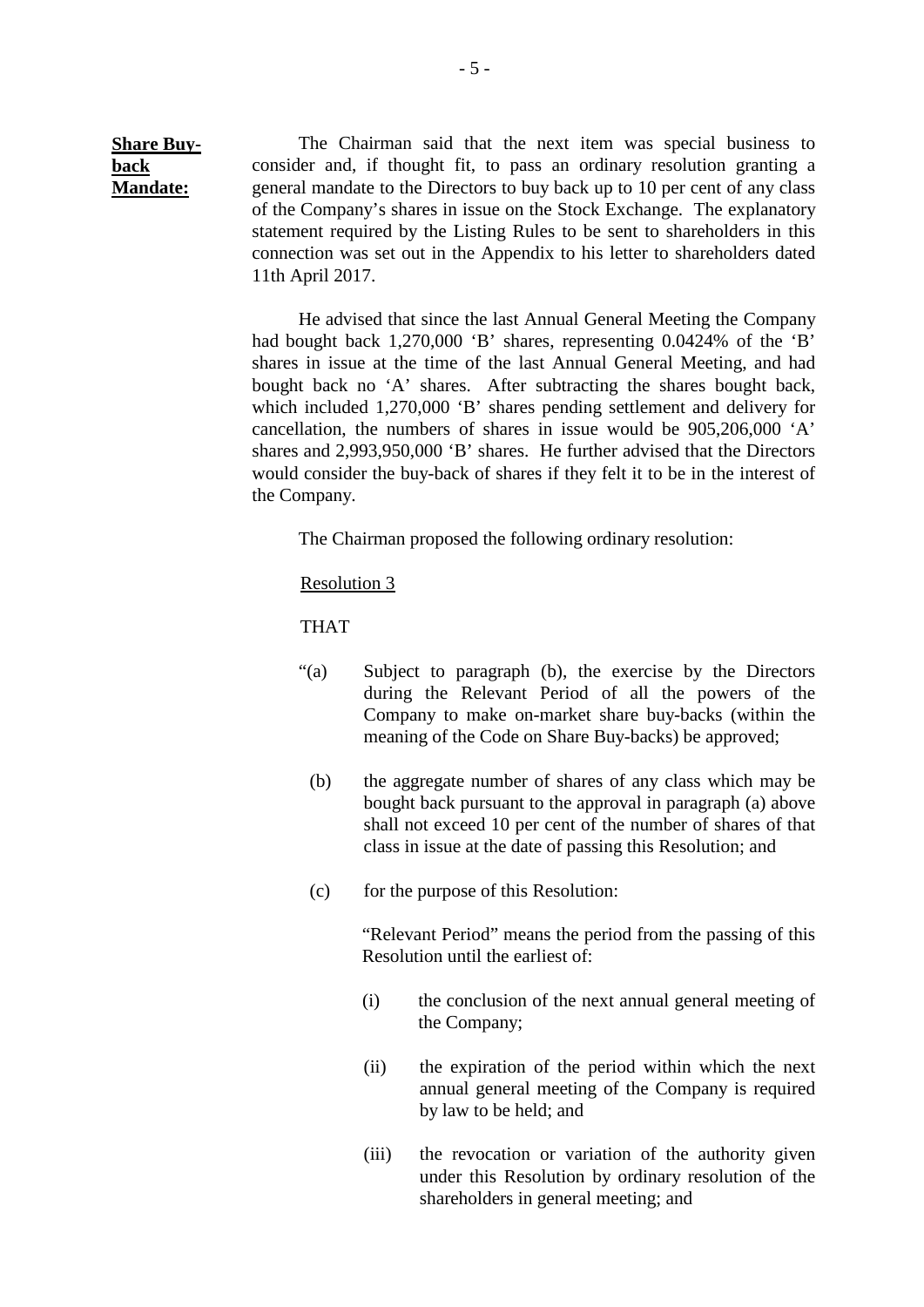references to "shares" include securities which carry a right to subscribe for or purchase shares."

This resolution was voted on by poll after all the resolutions had been proposed and considered, with the following result:

For: 3,061,334,614 votes (99.9735%) Against: 810,514 votes (0.0265%)

As more than 50% of the votes were cast in favour of this resolution, the resolution was carried.

**General Mandate to issue and dispose of additional shares:**

The Chairman advised that the second item of special business was to consider and, if thought fit, to pass an ordinary resolution giving the Directors a new general mandate to issue additional shares in the Company up to a maximum of 20% of the existing number of shares of any class of the Company in issue, provided that the aggregate number of shares of any class so allotted pursuant to this resolution wholly for cash would not exceed 5% of the number of shares of that class then in issue.

He advised that the Company had not issued any additional shares under the general mandate since the last Annual General Meeting.

The Chairman proposed the following ordinary resolution:

Resolution 4

THAT

- "(a) Subject to paragraph (b), the exercise by the Directors during the Relevant Period of all the powers of the Company to allot, issue and deal with additional shares and to make or grant offers, agreements and options which will or might require the exercise of such powers during or after the end of the Relevant Period be approved;
- (b) the aggregate number of shares of any class allotted or agreed conditionally or unconditionally to be allotted (whether pursuant to an option or otherwise) by the Directors pursuant to the approval in paragraph (a), otherwise than pursuant to (i) a Rights Issue or (ii) any scrip dividend or similar arrangement providing for the allotment of shares in lieu of the whole or part of a dividend on shares, shall not exceed 20 per cent of the number of shares of that class in issue at the date of passing this Resolution provided that the aggregate number of shares of any class so allotted (or so agreed conditionally or unconditionally to be allotted) pursuant to this Resolution wholly for cash shall not exceed 5 per cent of the number of shares of that class in issue at the date of passing this Resolution; and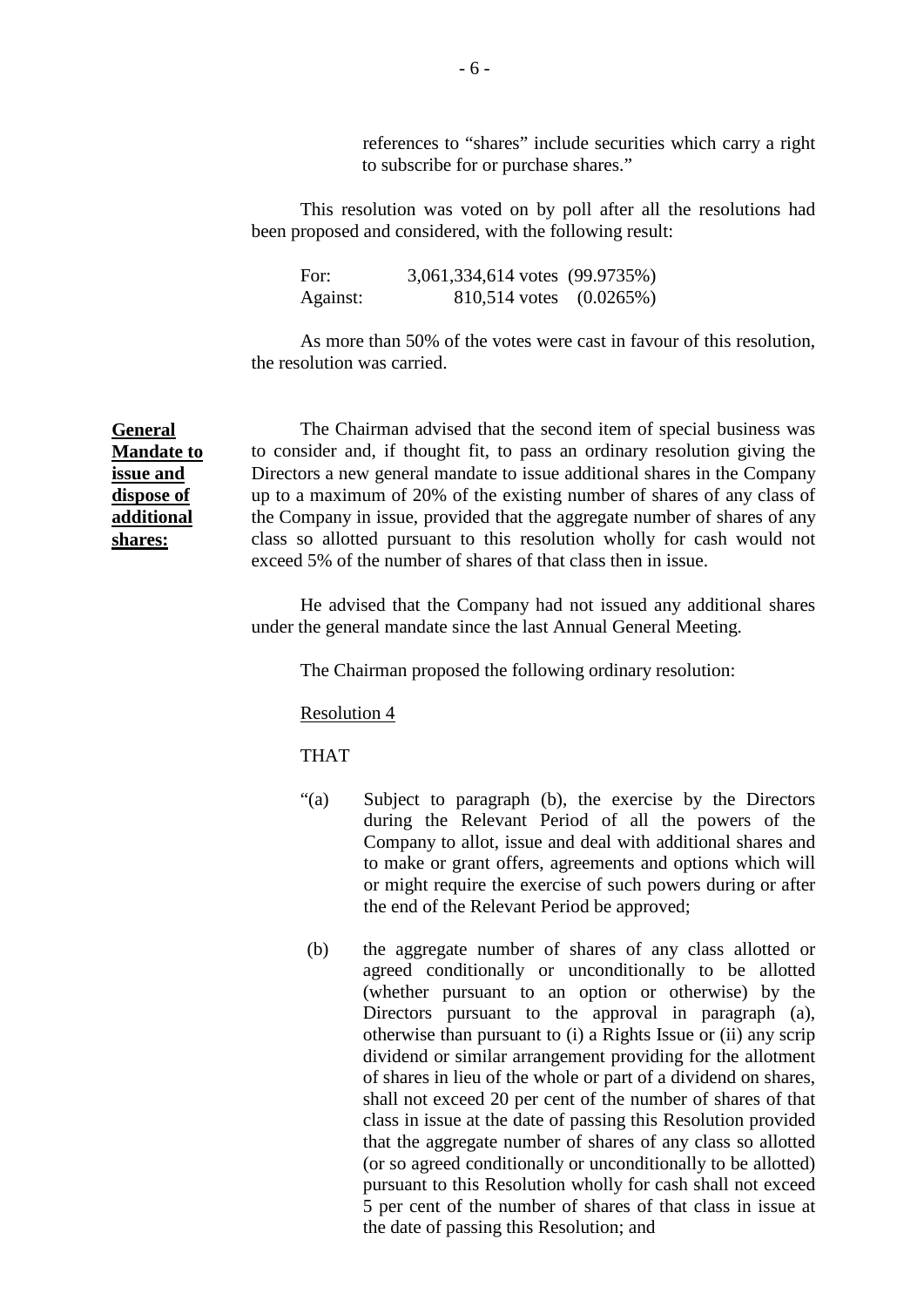(c) for the purpose of this Resolution:

"Relevant Period" means the period from the passing of this Resolution until the earliest of:

- (i) the conclusion of the next annual general meeting of the Company;
- (ii) the expiration of the period within which the next annual general meeting of the Company is required by law to be held; and
- (iii) the revocation or variation of the authority given under this Resolution by ordinary resolution of the shareholders in general meeting; and

"Rights Issue" means an offer of shares to holders of shares or any class thereof on the register on a fixed record date in proportion to their then holdings of such shares or class thereof (subject to such exclusions or other arrangements as the Directors may deem necessary or expedient in relation to fractional entitlements or having regard to any restrictions or obligations under the laws of, or the requirements of any recognised regulatory body or any stock exchange in, any territory outside Hong Kong)."

This resolution was voted on by poll after all the resolutions had been proposed and considered, with the following result:

For: 2,856,879,600 votes (93.2958%) Against: 205,293,696 votes (6.7042%)

As more than 50% of the votes were cast in favour of this resolution, the resolution was carried.

**Conclusion of Meeting and Poll Results:** After all the resolutions of the meeting had been proposed and considered, the Chairman directed that a poll on each of the resolutions be taken.

> Computershare Hong Kong Investor Services Limited, the Company's share registrars, was appointed to act as scrutineers for the polls.

> The Chairman advised that the poll results would be notified to the Stock Exchange and published on the websites of the Stock Exchange and the Company. A copy of the poll results is attached to and forms part of these minutes.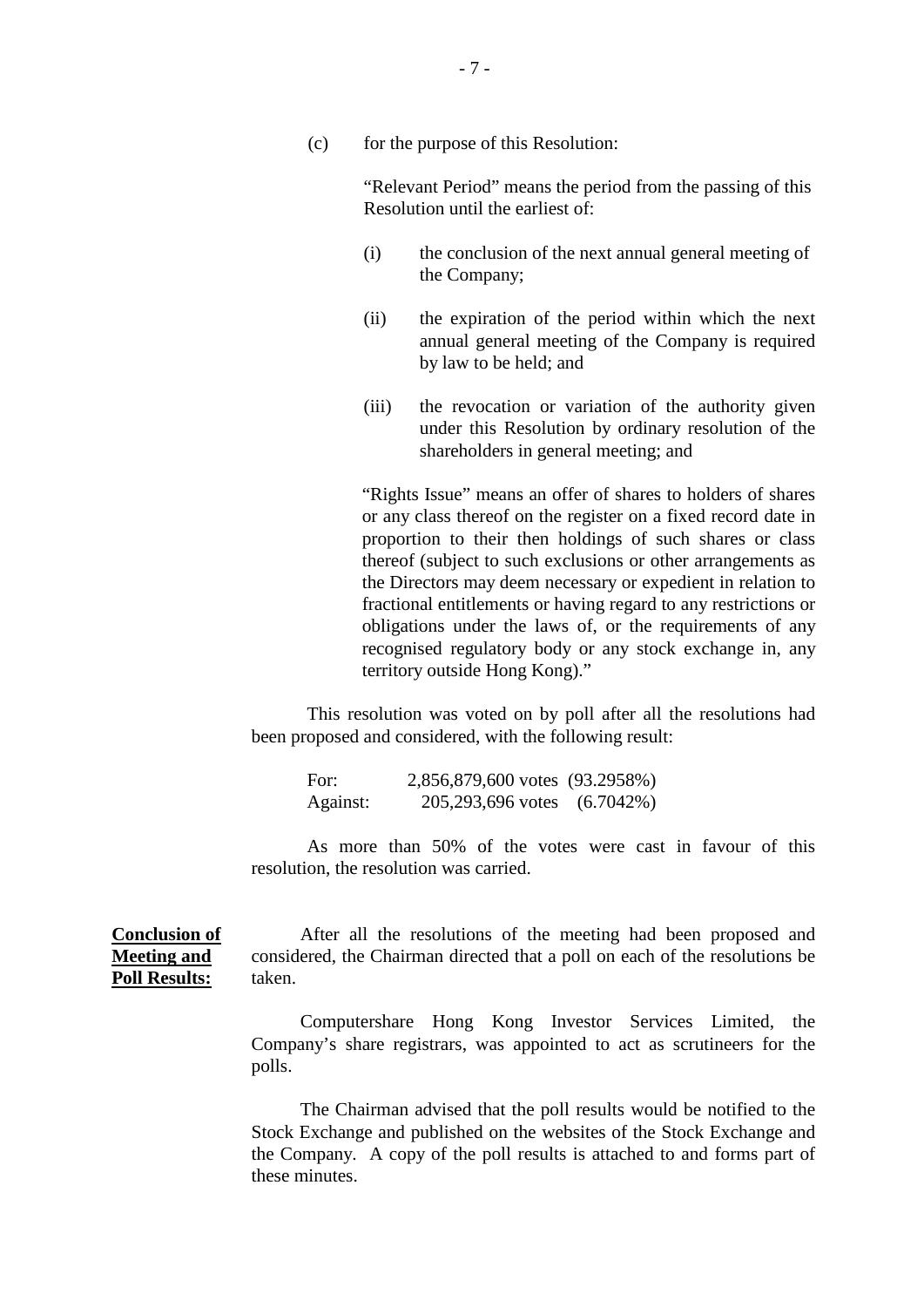The Chairman concluded the meeting by thanking the shareholders for their attendance.

There being no other business, the Meeting was closed at 11:10 a.m.

**Chairman**

DF/RK/lsm *P:\\PAC1\\AGM2017\MINUTES-17.doc*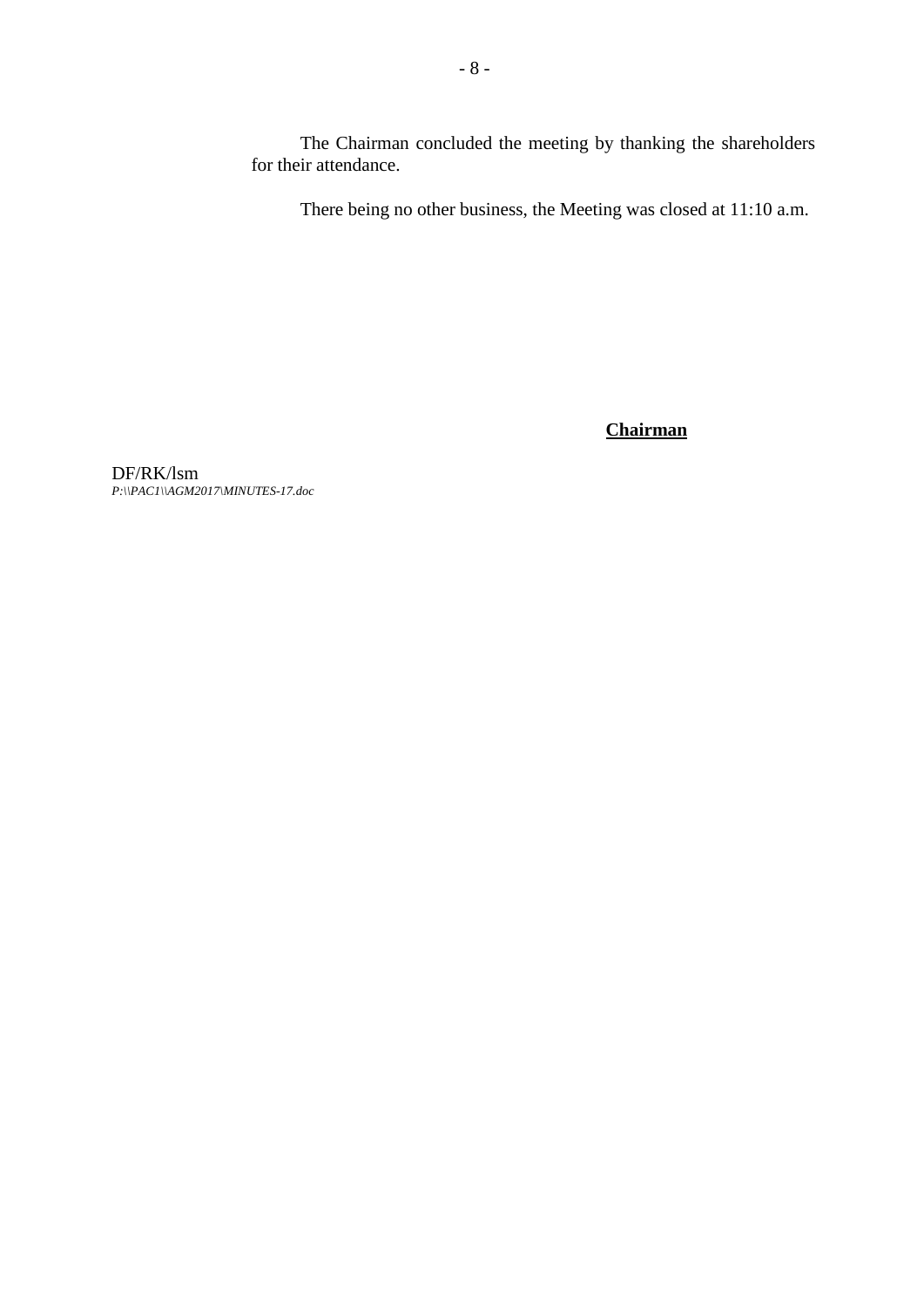## **SWIRE PACIFIC LIMITED** 太古股份有限公司 **2017 ANNUAL GENERAL MEETING HELD ON THURSDAY, 18TH MAY 2017 AT 10:00 A.M. ATTENDANCE RECORD**

- 1-29. AU Wai Yin, CHAN Chancing, CHEE Man Heng, CHEUNG Kei Lim, Chimborazo Ltd, CHOW Kit Wun Olivia, CHUI Chi Hung, GALLO Peter Anthony, HUNG Yee Man Elsa, John Swire & Sons (H.K.) Limited, KWAN Chi Ming, LAI Kee, LAM Miu Wah, LAU Kee Che, LEE LEUNG Ngan Se, LEE Peter Yeung Sing, LEUNG Siu Man, MATTHEWS Jobyna Ann Marks, SWIFT Michael Henry Anthony, TO So Chun, TONG Siu Hung, TSO Mei Shan May, TSO Nga Man, TSO Suet Ying, WONG Chun Yee, WONG Hing Tong Washington, WONG Siu Ngor, WOODCOCK Thomas, YAN Siu Lan Nancy represented by the Chairman, SLOSAR John Robert
- 30. AU Tze Ming
- 31. CHAN Alison Lai Kwan
- 32. CHAN Hoi Kok William
- 33. CHAN Pek Sim
- 34. CHAN Wai Shek
- 35. CHEUNG Kuen
- 36. CHIU Lai Kun represented by LEUNG Kwok Keung
- 37. CHOI Pui Fong represented by SUEN Ho
- 38. CHOW Hong Fung
- 39. CHOW Kwok Fan
- 40. CHUNG Wai Nang
- 41. FONG William Shue Choy
- 42. FUNG Wah Yim
- 43. HKSCC Nominees Limited represented by BAO Hong, CHAN Chau Yuen, CHAN Fung Kit Catherine, CHAN Hoi Kok William, CHAN Kwok Hing , CHAN Lit Kan, CHAN Man Huen, CHAN Yuk Lin Florence, CHEANG Yan Kai, CHENG Sau Shan, CHEUNG Kuen, CHOI Yau Kuen, CHOI Yuen Ting, CHUA Syo Kat, CHUN Kan Wan, FONG Ming Chun Amelia, FUNG Yin Man Daisy, HO Yuk Chun, HON Kan Keung Anthony, HUI Ka Wai, JOR Wing Cheong, LAM Man, LAM Shuk Han, LAU Owen Ho-Yin, LAU Ting Kong, LEE Chien, LI Oi Ying / CHAN Sit Fun, SO Sujitra, SUM Yuk Chi, TANG Chung Tung, TANG Wai Kwok, TAO Suet Man, TONG Kwan Dai, TSE Sau King, WONG Yat Lim, WONG Yau Chun, WONG Yeung Chung, XIAO Liang, YAU Shiu Ming
- 44. HO Kai Ming
- 45. HO Sin Man
- 46. KONG Ching Yin represented by LAM Yuen Mi
- 47. KONG Ching Yin & LAM Yuen Mi
- 48. KWAN Hung Kei
- 49. KWAN Kai
- 50. LAM Yick Wah represented by LAM Yau Chuen / TAI Ngok Fung
- 51. LAW Yuen Fong
- 52. LEUNG Kwok Keung
- 53. LEUNG Ping Lam
- 54. LEUNG Shek Man
- 55. LI Wai Chung
- 56. LO Hoi Yan represented by LO Cheong Iu
- 57. LOO Kam Wah Maurice represented by LEE Yee Ping